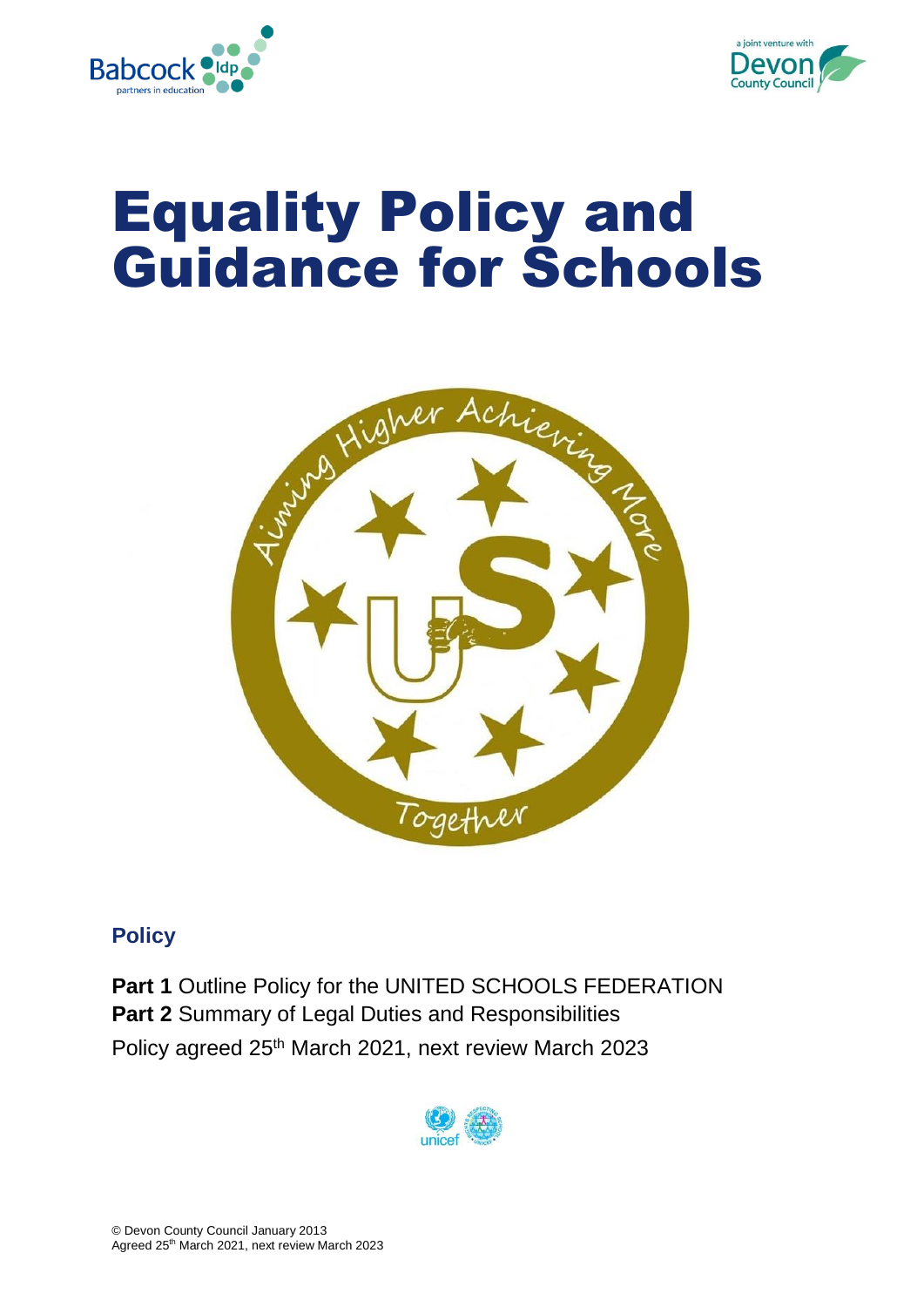## **UNITED SCHOOLS FEDERATION**

**St. Michael's C. of E. Nursery & Primary School St. Catherine's C. of E. VA Primary School St. Mary's C. of E. VA Primary School Marldon C. of E. VA Primary School Ipplepen Primary School and Stokeinteignhead School**



# **Equality Policy**

*This single policy replaces separate policies the school has on race, disability and gender to eliminate discrimination, advance equality of opportunity and foster good relations. It reflects the legal duties set out in the [Equality Act 2010](http://www.legislation.gov.uk/ukpga/2010/15/pdfs/ukpga_20100015_en.pdf) and [non-statutory](http://www.equalityhumanrights.com/uploaded_files/EqualityAct/PSED/public_sector_equality_duty_guidance_for_schools_in_england_final.pdf)  [guidance](http://www.equalityhumanrights.com/uploaded_files/EqualityAct/PSED/public_sector_equality_duty_guidance_for_schools_in_england_final.pdf) set out by the government in December 2011 and March 2012. Part One sets out the school's aims to promote equality of opportunity and comply with the Act; Part Two sets out the legal duties which are referred to in Part One.*

#### *Press Ctrl button to open hyperlinks.*

The primary aim of the United Schools Federation is to enable all pupils to take part as fully as possible in every part of school life by developing each child's selfconfidence, recognising their strengths and encouraging them to achieve their full potential.

At the United Schools Federation we will take steps to advance equality of opportunity, foster good relations and eliminate discrimination or harassment across all the protected characteristics (age, race, gender reassignment, disability, marriage and civil partnership, religion and belief, pregnancy and maternity, gender, sexual orientation) within the school community.

This means:

- We will take reasonable and necessary steps to meet pupils' needs by using a variety of approaches and planning [reasonable adjustments](#page-6-0) for disabled pupils, enabling our pupils to take as full a part as possible in all the activities of the school. We will make reasonable adjustments to ensure the school environment and its activities are as accessible and welcoming as possible for pupils, staff and visitors to the school. We are also committed to ensuring staff with a disability have equality of opportunity.
- We will actively encourage positive attitudes towards pupils and staff and expect everyone to treat others with dignity and respect.
- We will regularly consider the ways in which the taught and wider curricula will help to promote awareness of the rights of individuals and develop the skills of participation and responsible action.
- We will regularly consider the ways in which our teaching and the curriculum provision will support high standards of attainment, promote common values,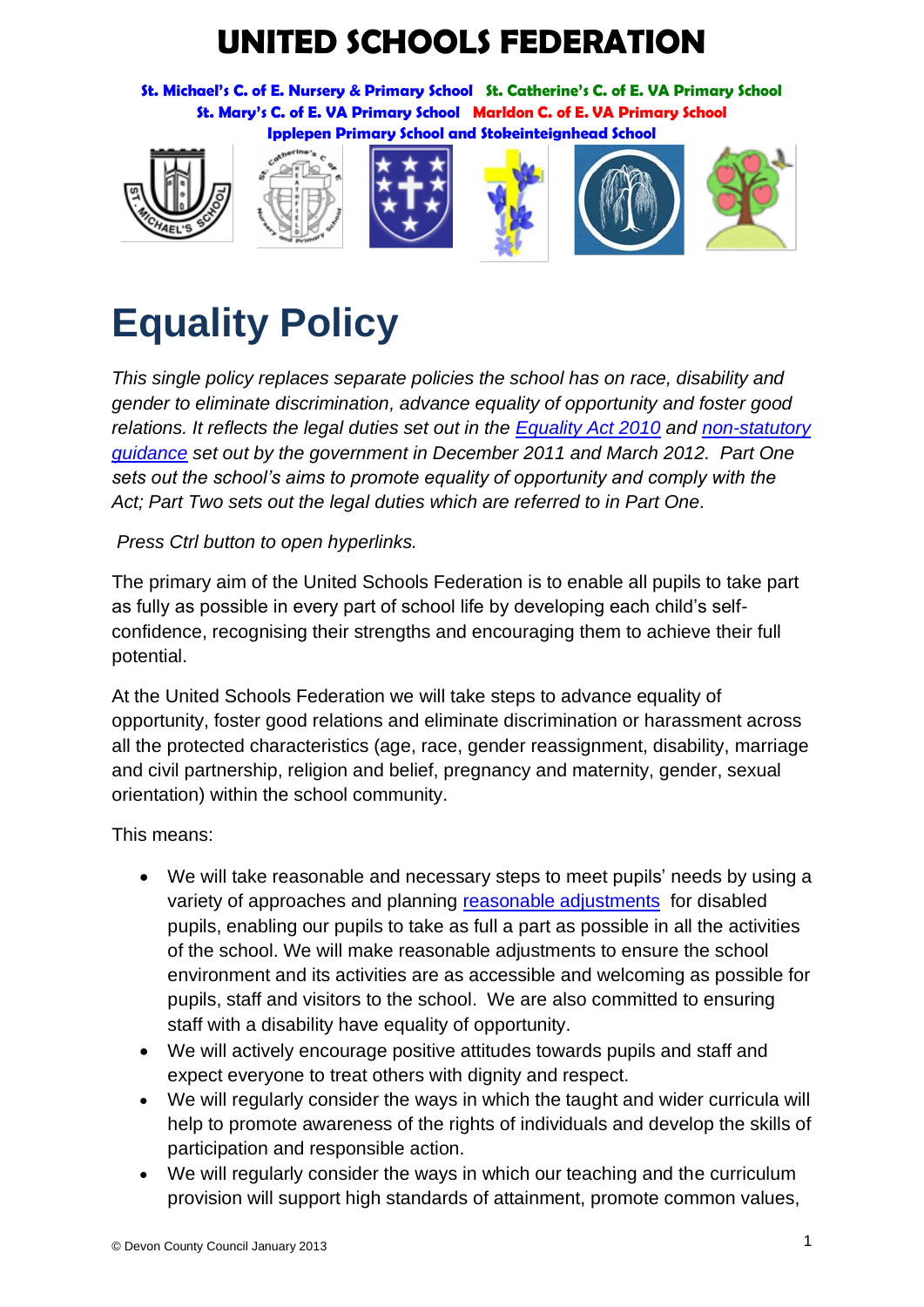and help students understand and value the diversity that surrounds them, and challenge prejudice and stereotyping.

- We will monitor the progress and achievement of pupils by the relevant and appropriate protected characteristics. This information will help the school to ensure that individual pupils are achieving their potential, the school is being inclusive in practice, and trends are identified which inform the setting of our equality objectives in the [school improvement plan.](#page-8-0)
- We will collect and analyse information about protected characteristics in relation to staff recruitment, retention, training opportunities and promotions to ensure all staff have equality of opportunity. We will not ask [health-related](#page-7-0)  [questions](#page-7-0) to job applicants before offering a job, unless it relates to an intrinsic function of the work they do. We will make reasonable adjustments such as providing auxiliary aids for our disabled staff.
- We will ensure the curriculum is accessible to all pupils with special educational needs and disabilities (SEND) or those for whom English is not their first language. Auxiliary aids and services will be provided for them, where reasonable adjustments are required. By planning ahead, we will ensure that all pupils are able to take part in extra-curricular activities and residential visits, and we will monitor the uptake of these to ensure no one is disadvantaged on the grounds of a protected characteristic.
- We will seek the views of advisory staff and outside agencies and partnerships with other schools where this is needed. In planning the curriculum and resources we will take every opportunity to [promote and](#page-8-0)  [advance equality.](#page-8-0)
- Bullying and Prejudice Related Incidents will be carefully monitored and dealt with effectively. Regular training will be given to both existing and new staff to ensure that they are aware of the process for reporting and following up incidents of [prejudice-related bullying](http://www.babcock-education.co.uk/ldp/view_folder.asp?folderid=125847&depth=1&rootid=125847&level1=&level1id=) (follow link to new DCC guidance).
- We expect that all staff will be role-models for equal opportunities, deal with bullying and discriminatory incidents and be able to identify and challenge prejudice and stereotyping.
- Throughout the year, we will plan on-going events to raise awareness of equality and diversity. This may include a focus on disability, respect for other cultures, religions and beliefs, anti-homophobia/gay pride, gender equality, developing [community cohesion](#page-8-1) and an understanding of the effects of discrimination. This will be set out as equality objectives in the [school](#page-8-0)  [improvement plan.](#page-8-0)
- We will ensure pupil/parent/staff consultation is regularly sought in the development and review of this policy.
- We will regularly seek the views of pupils, parents, advisory staff and visitors to the school, to ensure that the school environment is as safe and accessible as possible to all school users. We will regularly review our **accessibility plans**.
- We welcome a diverse range of candidates and encourage those who are currently under-represented to join.
- We will ensure that all staff are aware of their [legal duties](#page-4-0) under the Equality Act 2010, the different forms of [discrimination](#page-5-0) and what 'reasonable [adjustments'](#page-6-0) mean in practice.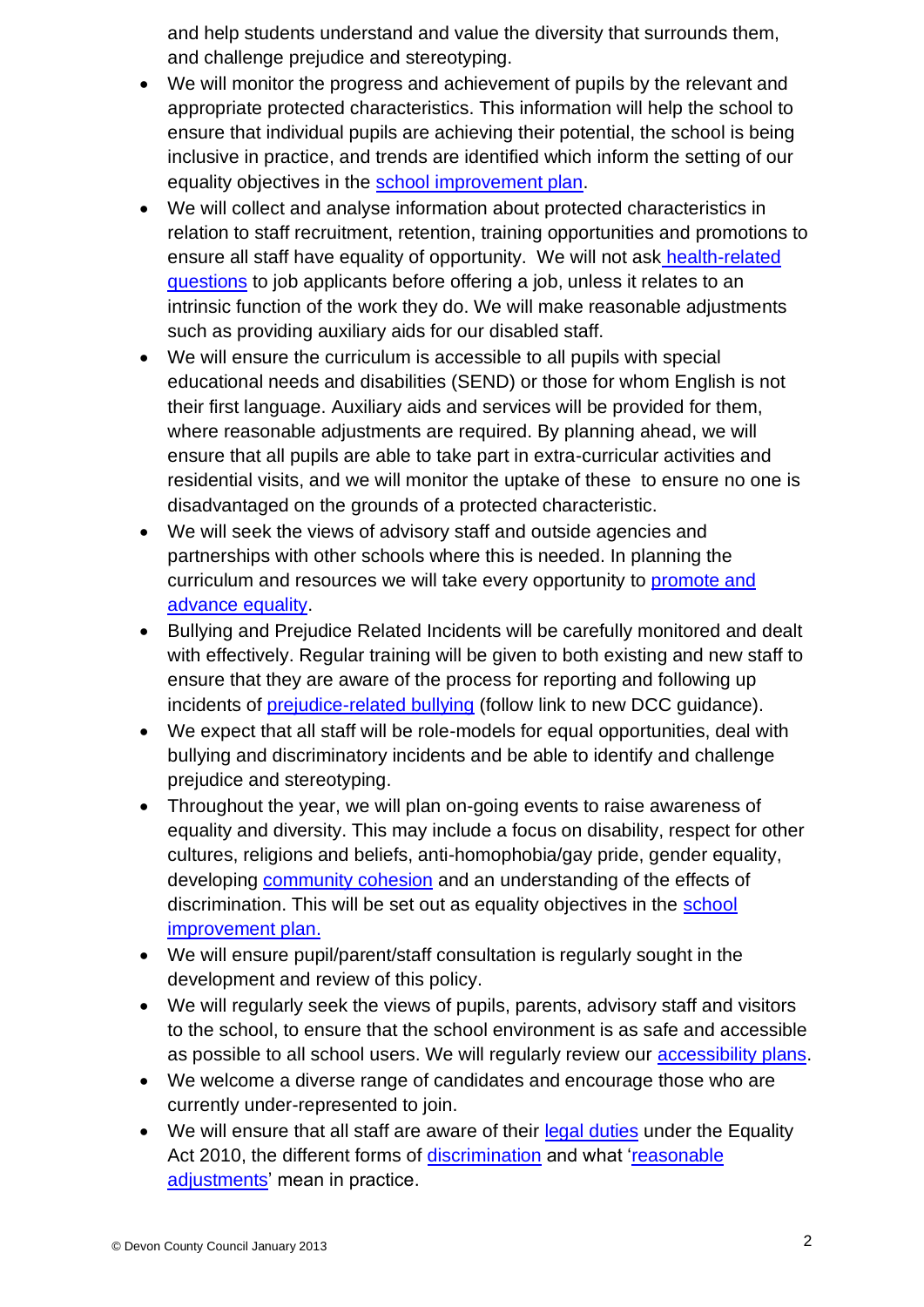- We will set out training and awareness sessions in the school improvement plan.
- We will consult with stakeholders, i.e. pupils, parents/carers, staff and relevant community groups, to establish [equality objectives](#page-6-0) and draw up a plan based on information collected on protected groups and accessibility planning. These equality objectives will be reviewed and reported on annually.
- We will maintain and update an [equality](#page-8-0) page on the school website to show how it we are complying with the [Public Sector Equality Duty \(PSED\) i](#page-5-1)n the Equality Act 2010 and advancing equality of opportunity.
- When drawing up policies, we will carry out an [equality impact assessment](http://www.devon.gov.uk/impact) (EIA) to ensure a policy does not, even inadvertently, disadvantage groups of pupils with protected characteristics. We will consider to what extent a new/revised policy, practice or plan meets the Public Sector Equality Duties (eliminates discrimination, advances equality and fosters good relations for all the protected characteristics) and recommend changes/mitigations where necessary (DCC policies will have already had EIAs carried out).

**Policy agreed:** 25th March 2021 **Date of next review: March 2023**

**Signed:** Nicholas Glanfield (Chair of Governors)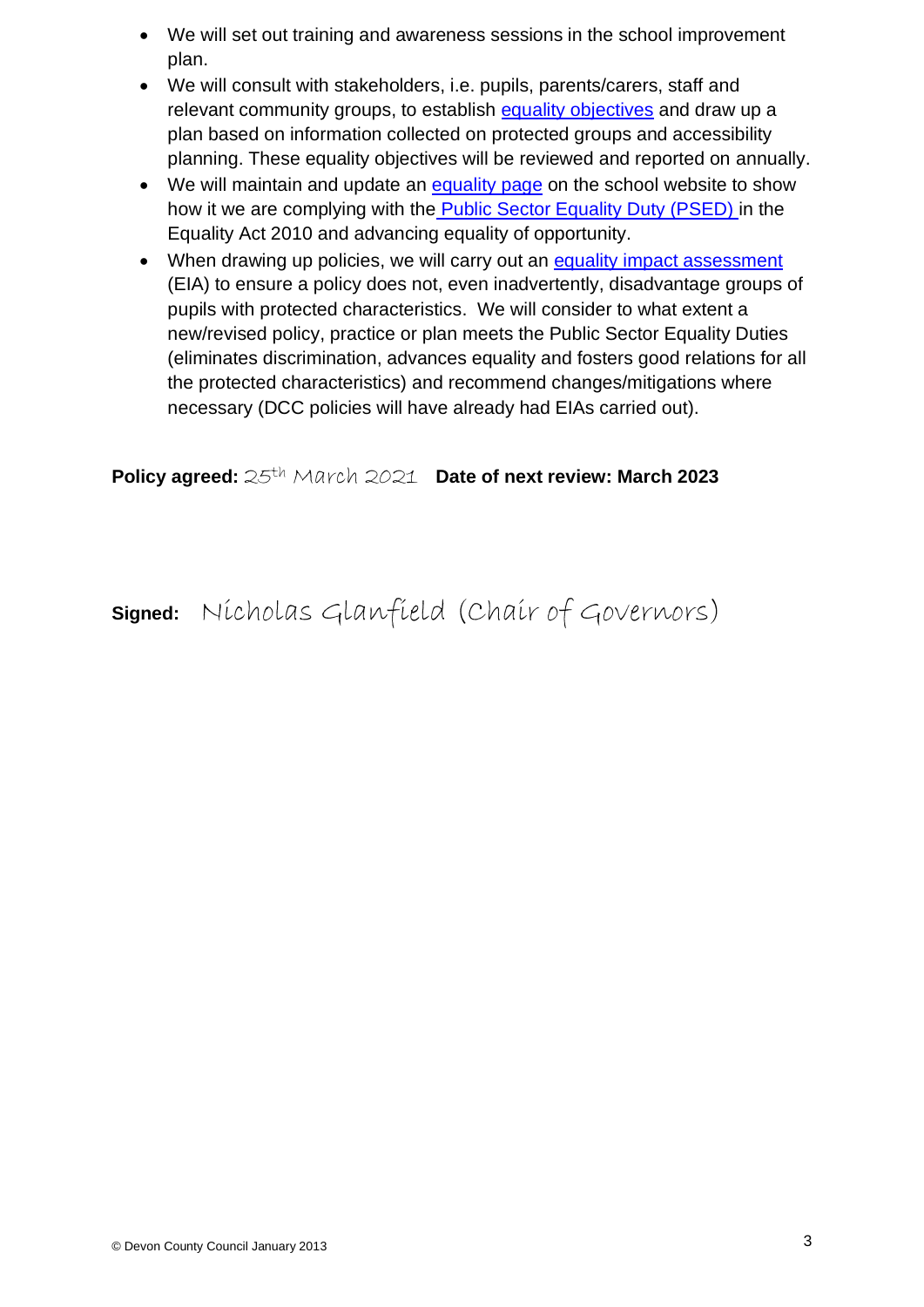## Part Two

### <span id="page-4-0"></span>**Our Legal Duties**

Legislation relating to equality and discrimination is laid out in the Equality Act 2010.

This legislation covers employment (work), the provision of services and public functions, and education.

Employers (schools) are liable for discriminatory acts of their employees if they did not take reasonable steps to prevent such acts. Employees can be liable for acts (where an employer took reasonable steps to prevent such acts).

#### **The 'Protected Characteristics' within equality law are:**

- **Age -** A person of a particular age (e.g. 32 year old) or a range of ages (e.g. 18 30 year olds). Age discrimination does not apply to the provision of education, but it does apply to work.
- **Disability -** A person has a disability if s/he has, or has had, a physical or mental impairment which has a substantial and long-term adverse effect on their ability to carry out normal day-to-day activities. It includes discrimination arising from something connected with their disability such as use of aids or medical conditions. HIV, multiple sclerosis and cancer are all considered as disabilities, regardless of their effect.
- **Gender reassignment -** A person (usually with 'gender dysphoria') who is proposing to undergo, is undergoing or has undergone gender reassignment (the process of changing physiological or other attributes of sex, therefore changing from male to female, or female to male). 'Trans' is an umbrella term to describe people with this 'Gender Identity'. 'Intersex' or 'Third Sex' is not covered by the Act but the school will treat Intersex children with the same degree of equality as children with gender dysphoria. Children as young as five may begin to show signs of [gender dysphoria](#page-8-1) and therefore it is relevant in any school environment. [\(The Intercom Trust](http://www.intercomtrust.org.uk/portal.htm) in Devon supports schools in supporting children undergoing gender reassignment).
- **Marriage and civil partnership –** Marriage and civil partnership discrimination does not apply to the provision of education, but it does apply to work.
- **Pregnancy and maternity -** Maternity refers to the period of 26 weeks after the birth (including still births), which reflects the period of a woman's Ordinary Maternity Leave entitlement in the employment context. In employment, it also covers (where eligible) the period up to the end of her Additional Maternity Leave.
- **Race -** A person's colour, nationality, ethnic or national origin. It includes Travellers and Gypsies as well as White British people.
- **Religion and belief -** Religious and philosophical beliefs including lack of belief. Generally, a belief should affect your life choices or the way you live for it to be included in the definition. Religion and belief discrimination does not prevent a school from carrying out collective worship or other curriculum-based activities, but pupils may withdraw from acts of collective worship.
- **Sex -** A man or a woman.
- **Sexual orientation -** A person's sexual orientation towards the same sex (lesbian or gay), the opposite sex (heterosexual) or to both sexes (bisexual). Although children may not identify as gay or lesbian when very young, promotion of sexual orientation equality is as relevant in a primary school environment as it is in a secondary school. For example, a child may have an older sibling or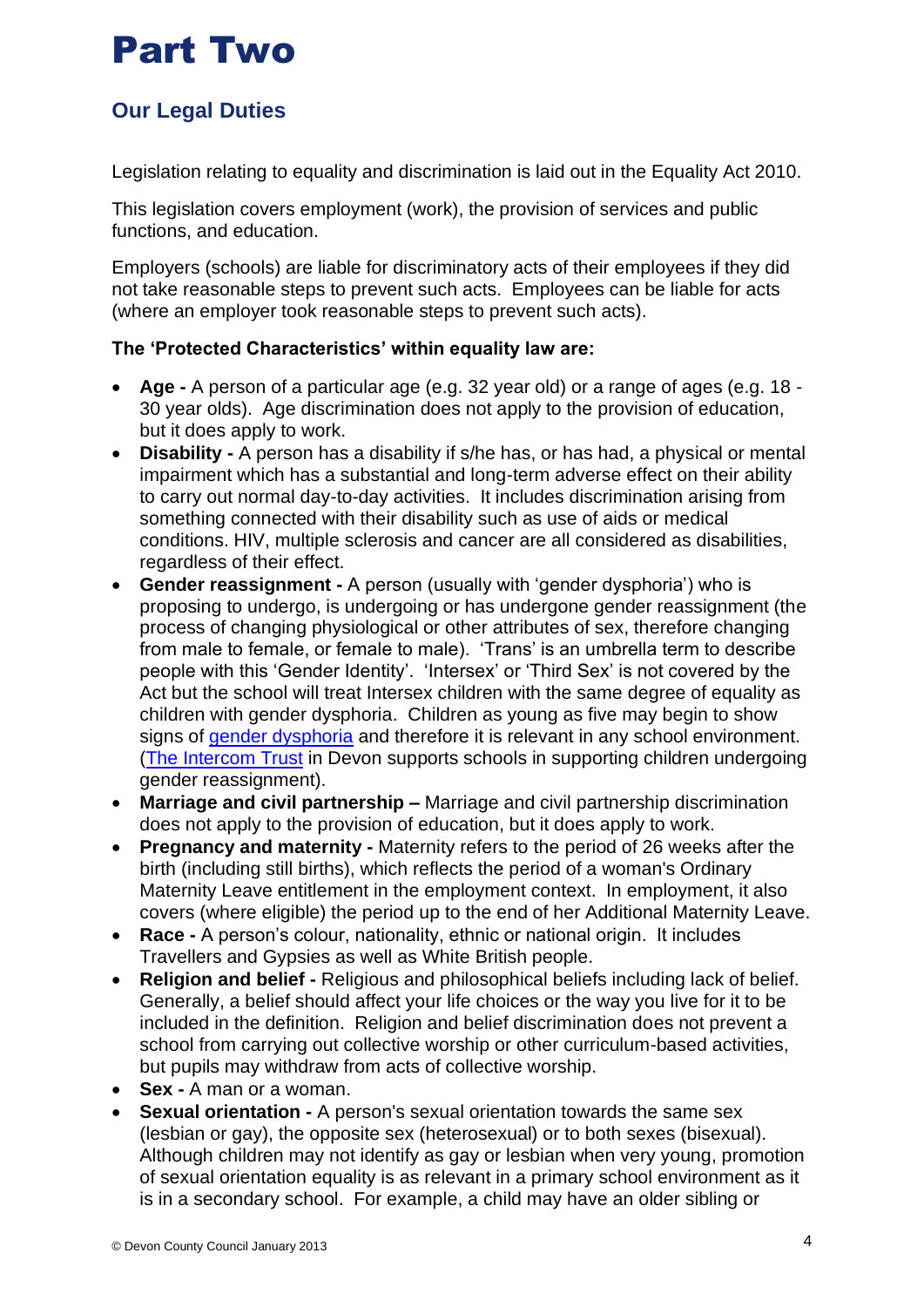parent who is gay. Children may experience friends 'questioning' or 'coming out' when they are in secondary school or college. Schools with a particular religious ethos cannot discriminate against lesbian, gay or bisexual pupils.

*It is also unlawful to discriminate because of the sex, race, disability, religion or belief, sexual orientation or gender reassignment of another person with whom the pupil is associated. So, for example, a school must not discriminate by refusing to admit a pupil because his parents are gay men or lesbians. It would be race discrimination to treat a white pupil less favourably because she has a black boyfriend.*

#### **'Prohibited Conduct' (acts that are unlawful):**

- <span id="page-5-0"></span>• **Direct discrimination** - Less favourable treatment because of a protected characteristic.
- **Indirect discrimination** A provision, criteria or practice that puts a person at a particular disadvantage and is not a proportionate means of achieving a legitimate aim.
- **Harassment**  Conduct which has the purpose or effect of violating dignity or creating an intimidating, hostile, degrading, humiliating or offensive environment. It includes harassment by a third party (e.g. customer or contractor) in the employment context.
- **Victimisation** Subjecting a person to a detriment because of their involvement with proceedings (a complaint) brought in connection with this Act.
- **Discrimination arising from disability**  Treating someone unfavourably because of something connected with their disability (such as periods of absence from work or medical conditions) **and failure to make reasonable adjustments.**
- **Gender re-assignment discrimination**  Not allowing reasonable absence from work for the purpose of gender-reassignment in line with normal provision such as sick leave).
- **Pregnancy/maternity related discrimination**  Unfavourable treatment because of pregnancy or maternity. It includes unfavourable treatment of a woman or girl because she is breastfeeding.
- **Discrimination by association or perception** For example, discriminating against someone because they "look gay", or because they have a gay brother; discriminating against someone because they care for a disabled relative.

*Schools are allowed to treat disabled pupils more favourably than non-disabled pupils, and in some cases are required to do so, by making reasonable adjustments to put them on a more level footing with pupils without disabilities.*

#### <span id="page-5-1"></span>**Public Sector Duties (applies to schools):**

A school must, in the exercise of its functions, give due regard to the need to (in relation to protected characteristics above):

- 1. Eliminate discrimination, harassment, victimisation and any other prohibited conduct.
- 2. Advance equality of opportunity (remove or minimise disadvantage; meet people's needs; take account of disabilities; encourage participation in public life).
- 3. Foster good relations between people (tackle prejudice and promote understanding).

*In practice, 'due regard' means giving relevant and proportionate consideration to the duty, so decision makers in schools must have due regard when making a decision,*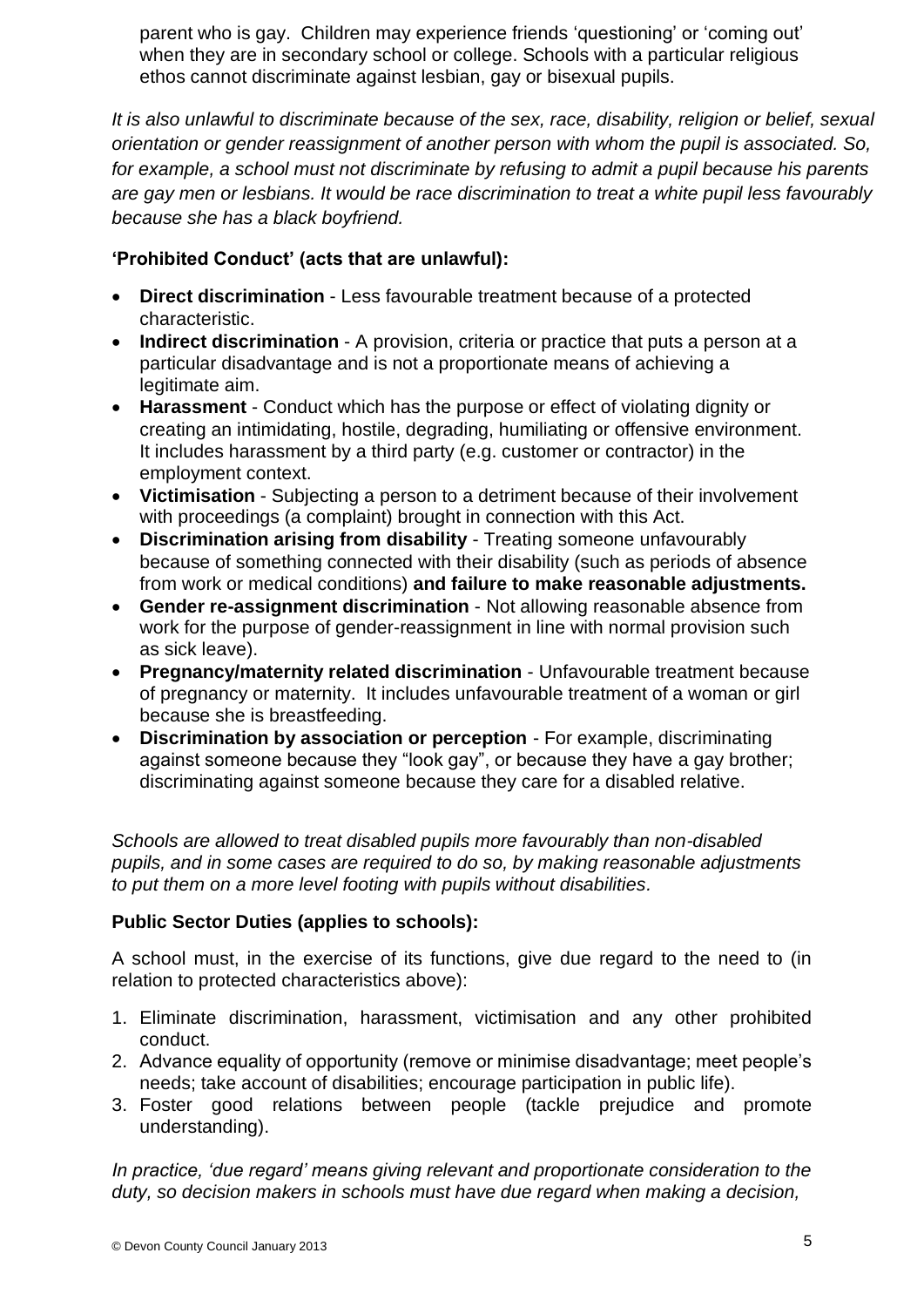*developing a policy or taking an action as to whether it may have implications for people because of their protected characteristics.*

#### <span id="page-6-0"></span>**Reasonable Adjustments and Accessibility Plans (Schedule 10)**

Schools are required to:

- Take reasonable steps to avoid disadvantage caused by a provision, criteria or practice or a physical feature that puts a disabled person at a substantial disadvantage compared to a non-disabled person. This involves removing or avoiding a physical feature, for example steps and lifts.
- Take reasonable steps to provide auxiliary aids/services.
- <span id="page-6-1"></span>• Provide information in an accessible format.
- Develop and implement (by allocating appropriate resources) Accessibility Plans which will
	- Increase disabled pupils' access to the school curriculum
	- Improve the physical environment
	- Improve provision of information.

The duty is an anticipatory and continuing one that schools owe to disabled pupils generally, regardless of whether the school knows that a particular pupil is disabled or whether the school currently has disabled pupils. The school will need to plan ahead for the reasonable adjustments that it may need to make, working with the **relevant admissions authority** as appropriate.

#### *For more information download guidance from the DfE:*

[http://www.education.gov.uk/aboutdfe/policiesandprocedures/equalityanddiversity/a0](http://www.education.gov.uk/aboutdfe/policiesandprocedures/equalityanddiversity/a0064570/the-equality-act-2010) [064570/the-equality-act-2010](http://www.education.gov.uk/aboutdfe/policiesandprocedures/equalityanddiversity/a0064570/the-equality-act-2010) 

#### and *Equality Human Rights website:*

[http://www.equalityhumanrights.com](http://www.equalityhumanrights.com/) which includes the guidance for education providers (schools)

or Devon County Council at<http://www.devon.gov.uk/equalitylegislation.htm>

The Education and Inspections Act 2006 introduced a duty on all maintained schools in England to promote community cohesion.

Aspects of educational legislation have also promoted equal opportunities, for example the Education Act includes a duty for local authorities to educate children with special educational needs in mainstream schools wherever possible.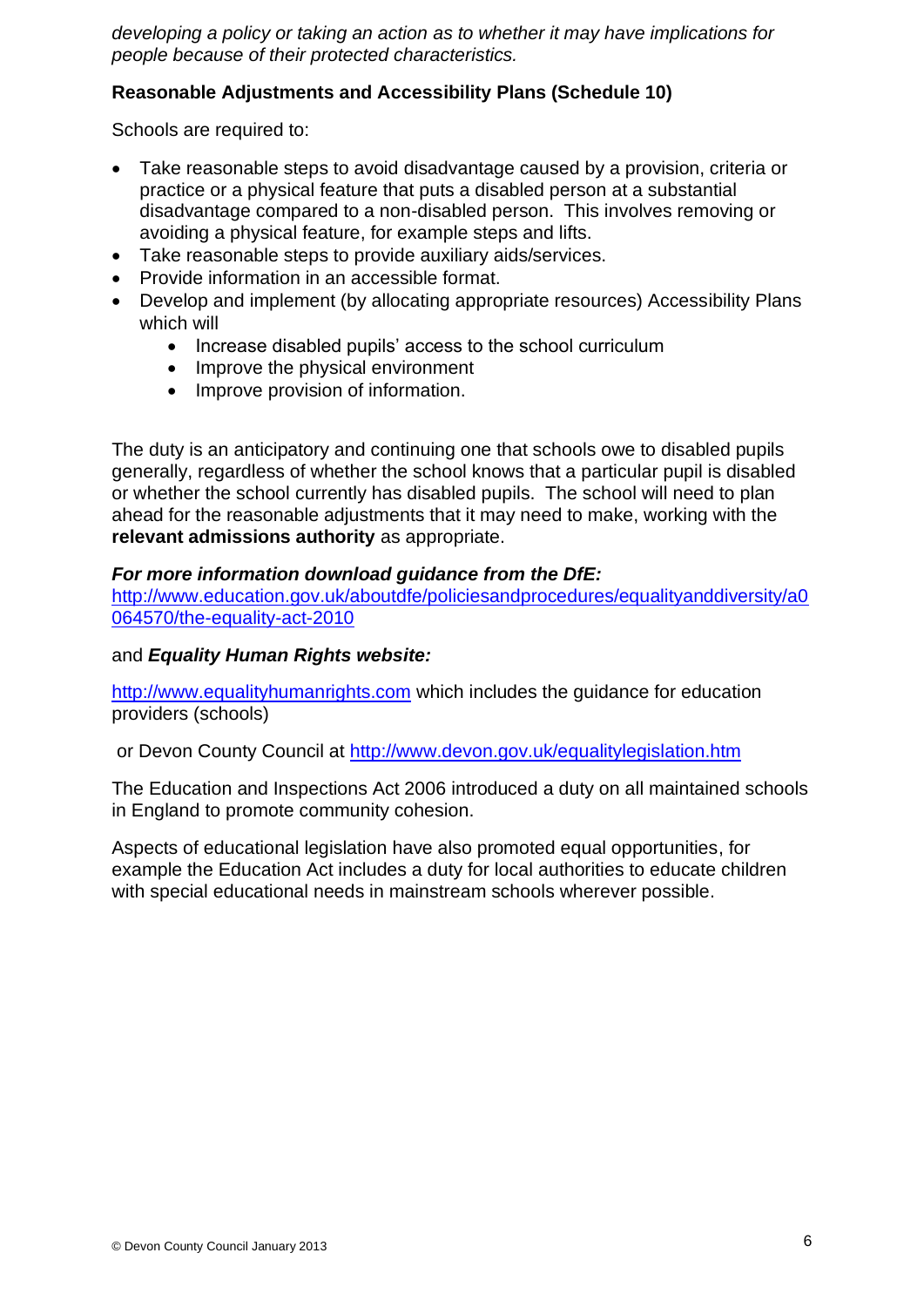### **Responsibilities**

#### **Governing Body**

- Ensure that the school complies with equality-related legislation.
- Ensure that the policy and its procedures are implemented by the Headteacher.
- Ensure all other school policies promote equality.
- Give due regard to the Public Sector Equality Duty when making decisions.

#### **Headteacher**

- Implement the policy and its related procedures.
- Make all staff aware of their responsibilities and provide training as appropriate to enable them to effectively deliver this policy.
- Take appropriate action in any case of actual or potential discrimination.
- <span id="page-7-0"></span>• Ensure that all staff understand their duties regarding recruitment and providing reasonable adjustments to staff. It is unlawful for an employer to enquire about the health of an applicant for a job until a job offer has been made, unless the questions are specifically related to an intrinsic function of the work - for example ensuring that applicants for a PE teaching post have the physical capability to carry out the duties. Schools should no longer require job applicants to complete a generic health questionnaire. Neither should a school seek out past sickness records until they have made a job offer.
- Ensure that all staff and pupils are aware of the process for reporting and following up bullying and prejudice-related incidents.

#### **All staff**

- Enact this policy, its commitments and procedures, and their responsibilities associated with this policy.
- Deal with bullying and discriminatory incidents, and know how to identify and challenge prejudice and stereotyping.
- Promote equality and good relations and not discriminate on any grounds.
- Attend such training and information opportunities as necessary to enact this policy and keep up to date with equality legislation.
- To be models of equal opportunities through their words and actions.

#### **Specific Staff i.e. SEN**

• Will ensure their specific responsibilities are carried out in the exact manner as detailed in 'All staff' (above).

#### **Pupils**

• Refrain from engaging in discriminatory behaviour or any other behaviour that contravenes this policy.

#### **Visitors (e.g. parent helpers, contractors)**

- To be aware of, and comply with, the school's equality policy.
- To refrain from engaging in discriminatory behaviour (for example, racist language) on school premises.